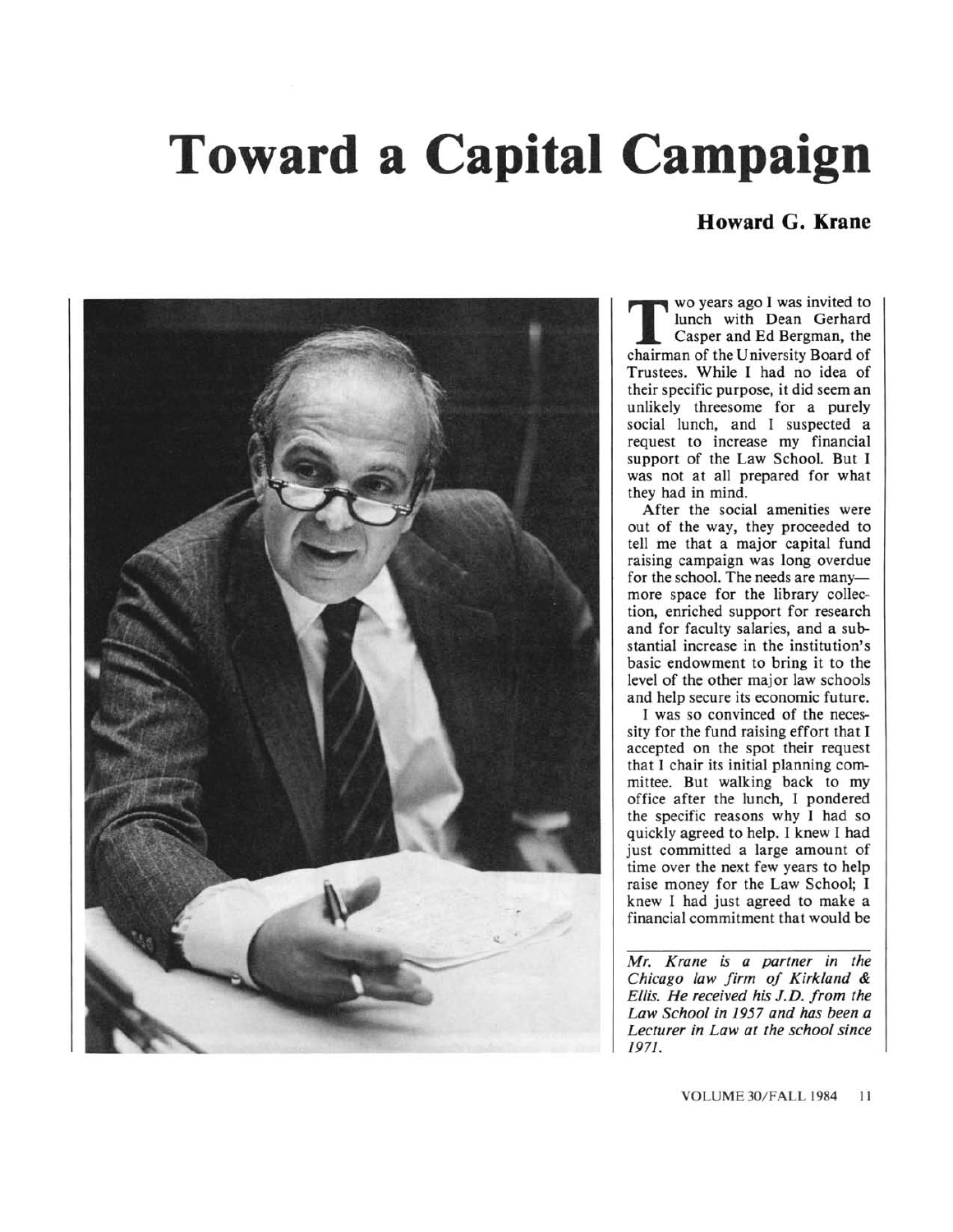"'{Alumni] think of the school as a partner in their professional life as it was the source of their training."

the largest charitable contribution of my life; and I knew that I would have to work very hard to become adept at fund raising-an activity I had never done in a major way before.

I decided during that walk back to the office that my easy agreement to take on that difficult task came from <sup>a</sup> number of feelings about my education and the profession it has enabled me to enter. I have always felt <sup>a</sup> deep sense of indebtedness to the Law School for the splendid education I received and the extent to which that learning experience has continued to enrich my professional life. That debt certainly goes beyond what money can repay, but it does have a financial basis. Since tuition charges never do cover all the costs of training, all the students who attend Law School do, in fact, receive financial aid from <sup>a</sup> variety of sources. Moreover, I went to the Law School on a scholarship. Just from a financial view, then, I have always felt that giving to the Law School is in part <sup>a</sup> way of repaying <sup>a</sup> very real obligation. The school invested in me when I was, at best, a speculative investment. I have profited handsomely from this investment over the years, and the Law School is entitled to share handsomely in the returns.

During the past two years, the initial planning committee has become the permanent campaign committee and I have become its chairman. I have spent many hours talking to graduates and friends of the Law School, both to assess their enthusiasm for the campaign and to solicit actual pledges of support.

have noticed that those who share my enthusiasm for helping the school also give many of the same reasons for doing so. They believe the school to be a unique institution that offers the kind of rigorous legal education that should be supported, and they think of the school as <sup>a</sup> partner in their professional life as it was the source of their training.

Even before the official announcement of the campaign, several individuals had made substantial contributions towards the \$20 million goal. Dino D'Angelo, who is interviewed on the following pages, has pledged major funding for the needed library addition, and others have come forward to lend their help almost before it was asked. Three recent donors seem to me to especially symbolize the feeling of commitment to the continuing excellence of the school that I found so prevalent in my talks with alumni and friends.

One of the school's staunchest supporters was Frank Greenberg, J.D. '32, who died last March 13. Besides being a highly respected

lawyer and an outspoken champion of judicial reform in Illinois, Frank was also <sup>a</sup> loyal friend of the Law School. He brought the same energy and effectiveness to his duties as president of the alumni association as he did to his presidency of the Chicago Bar Association. In accepting <sup>a</sup> public service citation from the University for his imaginative and tireless work toward improving the judiciary, he wrote, "I will be happy to have the award inscribed Frank Greenberg, Ph.B. '30, J.D. '32. I know of nothing of which I am more proud than being a recipient of these degrees from the university which I cherish so greatly." He liked to refer to the Law School as "my law school," not as a symbol of possession but as an indication of his obligation to the place that had trained him for a profession he loved. His sense of obligation was such that in his will he named the Law School as principal beneficiary of his estate, which will be used to endow the Frank and Bernice J. Greenberg Professorship and to provide scholarship aid for Law School students.



Gerhard Casper, Frank Greenberg, and Norval Morris